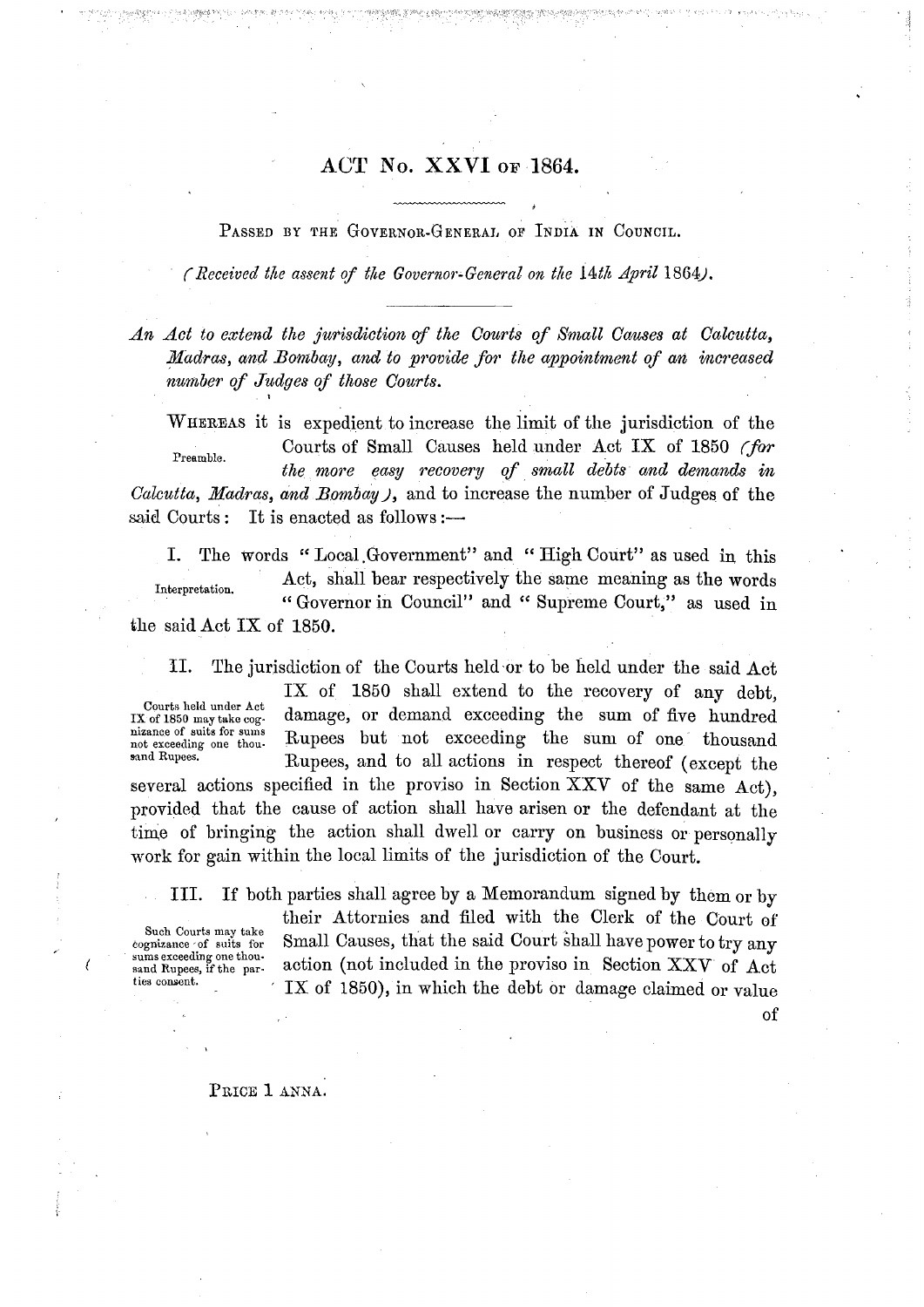of the property in dispute whether on balance of account or otherwise shall exceed the sum of one thousand Eupees, then and in such case the said Court shall have jurisdiction to try such action.

IV. The powers and provisions of Act VII of 1847 *(to regulate distresses* Powers under Act VII for small rents in Calcutta) shall be extended to the recovery of 1847 extended to recovery of arrears of rent of all arrears of rent not exceeding one thousand Rupees, of all arrears of rent not exceeding one thousand Rupees. not exceeding one thou-<br>sand Rupees, and the not exceeding one thou.<br>
Sand Rupees, and the Judges of the Calcutta Court of Small Causes<br>
Calcutta Court of Small be empowered to exercise with-<br>
Causes to exercise such under Act IX of 1850 shall be empowered to exercis in their jurisdiction the extended powers of the said Act VII of 1847: and the said Act shall be construed as if, instead of Calcutta and the Settlement of Port William in Bengal, the limits of the jurisdiction of the Court had been therein mentioned, and the Judges of the Calcutta Court of Small Causes under Act IX of 1850 instead of the Commissioners of the Court therein mentioned, and the amount of one thousand Rupees instead of one hundred Rupees, and the forms contained in the Schedule annexed to the said Act VII of 1847 shall be altered accordingly, and shall refer to Act IX of 1850 and to this Act instead of to Act VII of 1947.

V. The powers and provisions of Section XCI of Act IX of 1850 are

extended to tenements<br>not exceeding in value

Provisions of Section hereby extended so as to apply to the case of any person XCI, Act IX of 1850 who shall hold or occupy any house. land. or tenement who shall hold or occupy any house, land, or tenement not exceeding in value of which the value or the rent payable in respect thereof one thousand Rupees.<br>does not exceed the rate of one thousand Rupees by the

year, and the said Section XCI of Act IX of 1850 shall be read as if the words " five hundred " were omitted, and the words "one thousand" substituted for them.

**I** 

Provisions of Act IX<br>of 1850 and all rules, &., made **in** pursuance

VI. The several powers and provisions of the said Act IX of 1850 and all rules, orders, and regulations which have been or may be made in pursuance of the said Act, shall extend to all ext, made in pursuance.<br>thereof extended to de-<br>mands under this Act. said Courts exceeding the sum of five hundred Rupees, and to all proceedings and judgments for the recovery of the same, or otherwise

in relation thereto respectively, as fully and effectually, to all intents and purposes, as the same respectively are now or may be applicable to debts, damages, and demands within the present jurisdiction of the said Courts.

VXI. In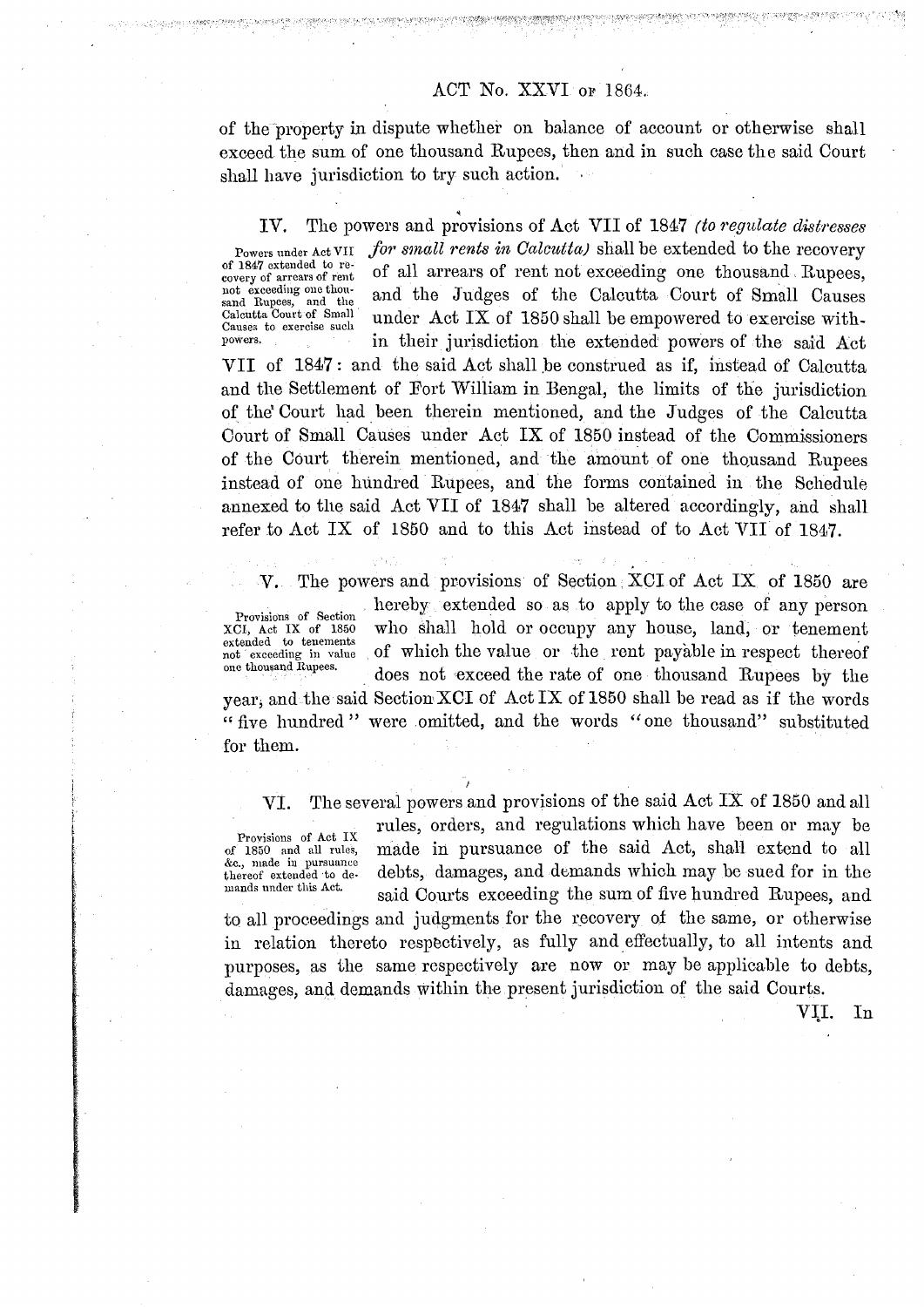to be reserved for the<br>opinion of the High

VII. In any cause of an amount exceeding five hundred Rupees, the In what cases questions Judges of the said Courts of Small Causes shall reserve any to be reserved for the question of law or equity or any question as to the admiss-<br>court,  $\frac{1}{2}$ sion or rejection of any evidence as to which they shall enter-

tain any doubts, or which they shall be requested by either party to the suit to reserve, for the opinion of the High Court, and shall give judgment contingent upon the opinion of the said High Court, on a case which they shall thereupon be entitled to statc to the said Court. .If only two Judges sit together and shall differ in opinion, the question on which they differ shall be so reserved.

VIII. When judgment is given contingent upon the opinion of the Security to be given in **1 I igh Court, the party against whom such judgment** is given certain cases when ques-<br>tion is reserved for the shall, unless he be willing to submit to such judgment, forthtertain cases when years.<br>
tion is reserved for the shall, unless he be willing to submit to such judgment, forth-<br>
opinion of the flaghCourt. with give security to be approved by the Clerk of the Court,

for the costs of the reference to the High Court and for the amount of the judgment; provided nevertheless, that such security, so far as regards the amount of the judgment, shall not be required in any case where the Judge of the Court of Small Causes who tried the suit shall have ordered the defend- , ant to pay the amount of such judgment into the hands of the Clerk of the said Court, and the same shall have been paid accordingly; and the said High Court may cither order a new trial on such terms as it thinks fit, or may order judgment to be entered for either party as the case may be, and may

reserving the question to<br>be at the discretion of<br>the High Court.

Costs arising from the make such order with respect to the costs of reserving the question and stating the same for their opinion, and otherwise arising thereout or connected therewith, as such High

Court may think proper. And all orders made by the High Court under this Section shall be final.

Court when verdict is<br>for less than a certain

IX. If any action shall after the passing of this Act be commenced No costs in cases in the High Court, for any cause other than those specified<br>brought in the High in Section C of Act IX of 1850, for which a summons in Section C of Act IX of 1850, for which a summons Fourt when vertice is might have been taken out from a Court held under the for less than a certain might have been taken out from a Court held under the said Act IX of 1850 or under this Act, and in which such

t **0** 

Court would have had jurisdiction, and if a verdict shall be found for the plaintiff for a sum less than one thousand Rupees if the said action is founded on contract, or less than three hundred Rupees if it is founded on wrong, the plaintiff shall have judgment to recover such sum only and no costs, and if a verdict shall not be found for the plaintiff, the defendant shall be entitled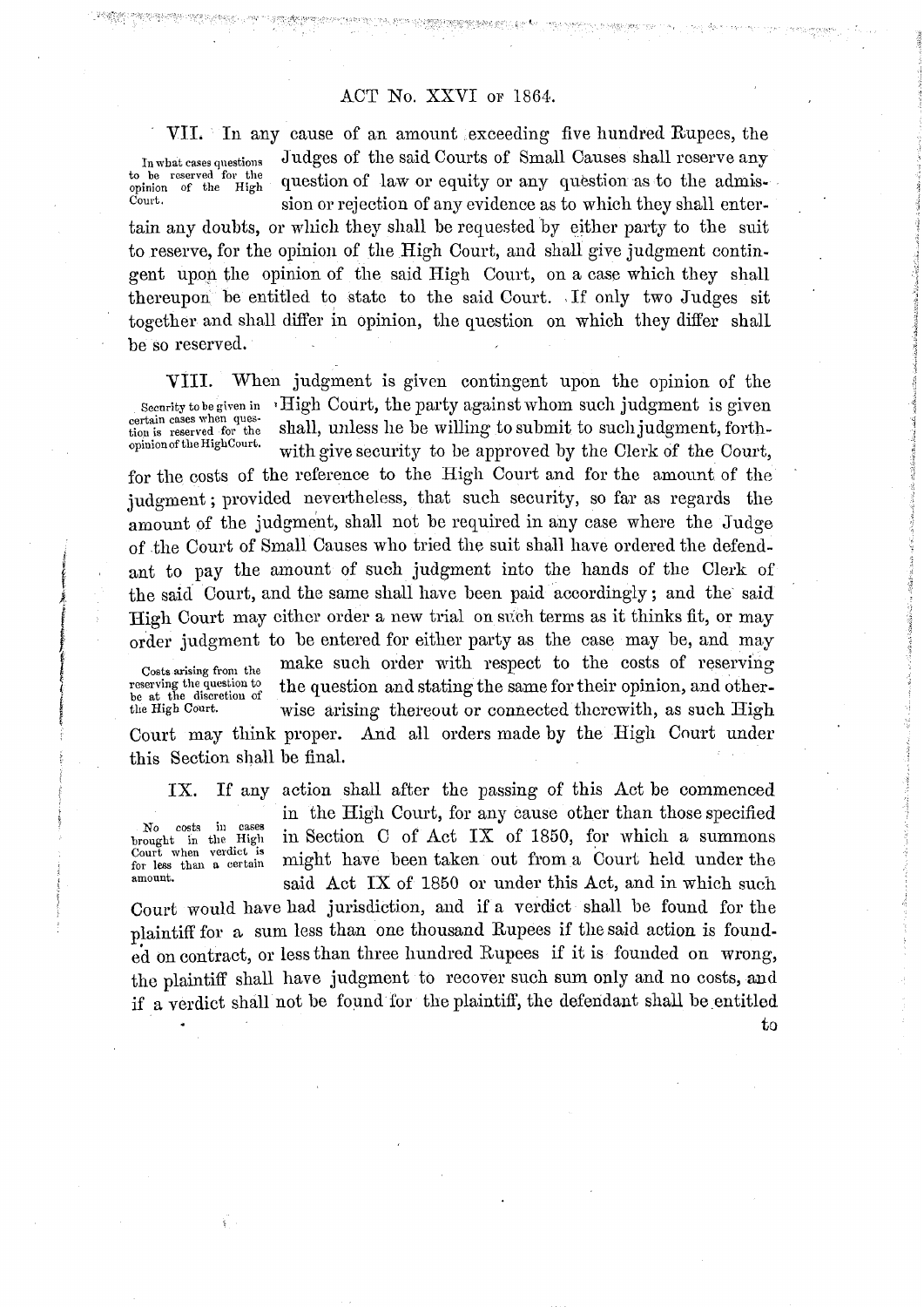to his costs as between Attorney and client, unless in either case the Judge who shall try the case shall certify that by reason of the difficulty, novelty, or general importance of the case, or of some erroneous course of decisions in like cases in the Court of Small Causes, the action was fit to **be** brought in the High Court.

in suit in High Court<br>against Officer of Court

X. If any person shall bring any suit in the High Court in respect of No costs to be allowed any grievance committed by the Clerk, Bailiff, or Ofin suit in High Court<br>
against Officer of Court<br>
held under Act IX of 1850 or under this<br>
held under Act IX of 1850 or under this<br>
resolution and the process of the said 1850, if verdict for no Act, or under color or pretence of the process of the said<br>
1850, if verdict for no<br>
1850, if verdict for no lnow and action of Rupees, unless Judge<br>
1850, if verdict for no lnore action of the acti shall be found for the plaintiff than the sum of one

thousand Rupees, no cost shall be awarded to the plaintiff in such action unless the Judge shall certify in Court that the action was fit to be brought in the High Court.

XI. There shall be payable in the Court of Small Causes at Calcutta,

Fees payable in the<br>Courts of Small Causes in

Madras, and Bombay respectively, in every cause of an rees payable in the amount to which jurisdiction is given to the said Court by<br>Suits under this Act. this Act, the fees set forth in the Schedule hereto annexed. besides the sum of two annas in each Rupee of the amount sued for, so far as such amount does not exceed five hundred Rupees, and one anna in the Rupee so far as such amount exceeds five hundred Rupecs, which fee shall be paid over to the same account as that to which the fees payable under Section  $XIX$  of Act IX of 1850 are paid over.

XII. Whereas by Section VIII of the said Act IX of 1850, provision

Local Governments, is made for the appointment of so many persons as may with the sanction of the necessary not exceeding three to be Indees of the with the sanction of be necessary not exceeding three, to be Judges of the India, to appoint as said Courts of Small Causes respectively, it is hereby enact. India, to appoint as said Courts of Small Causes respectively, it is hereby enact-<br>many Judges as may be ed that it shall be lawful for the local Government with the ed that it shall be lawful for the local Government with the

previous sanction of the Governor-General of India in Council, to appoint as many persons as may be necessary to be Judges of the said Courts respeotively.

XIII. The fees to be taken by Barristers at Law and Attornies practising

Fees payable to Barris-<br>ters and Attornies in suits given by this Act, shall be as follows :—an Attorney shall be these payable to barries:<br>ters and Attorney shall be  $\text{Act}$ , shall be as follows :—an Attorney shall be tried under this Act. entitled to have or recover a sum not exceeding fifty-one

Rupees for his fees and costs, and in no case shall any fee exceeding eighty-five Rupees be allowed for employing a Barrister as Counsel in the cause. The expense of employing a Barrister or an Attorney, or both a Barrister and an Attorney,